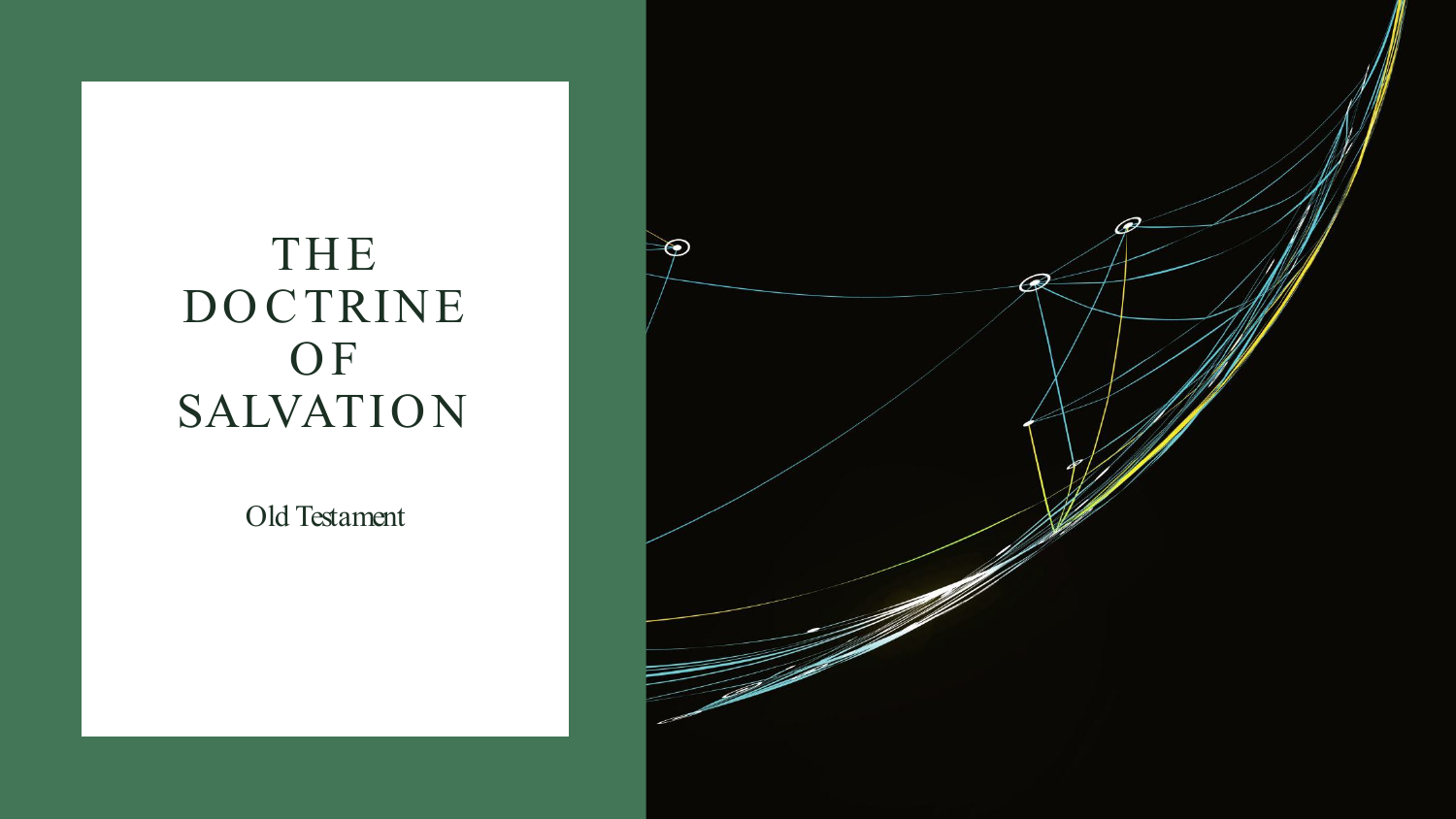## Old Testament word study.

Hebrew words Yasha means to bring into a spacious environment, freedom from limitation, deliverance .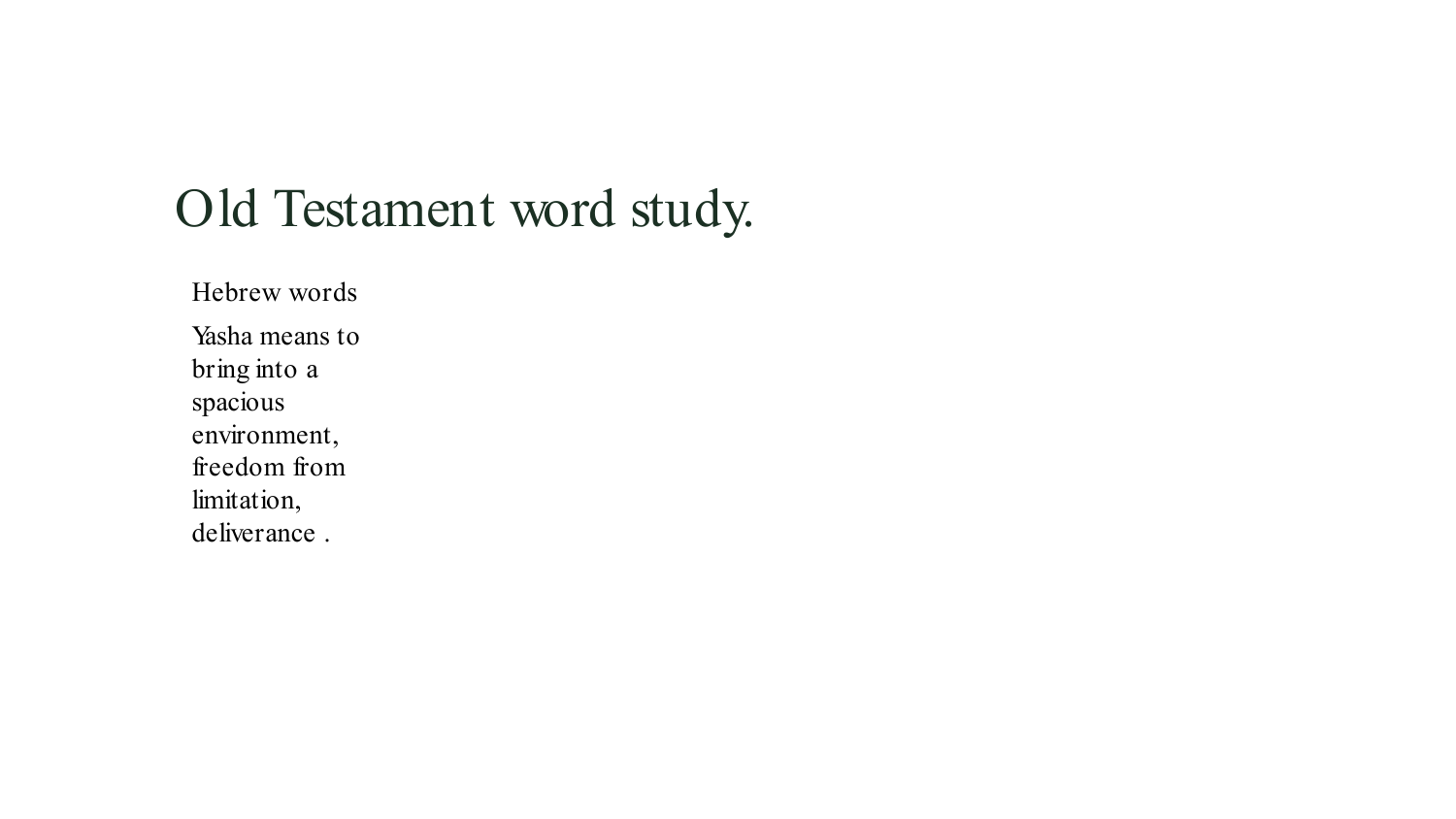## Nasal

To Pull Out. To Free.

Haya. To keep alive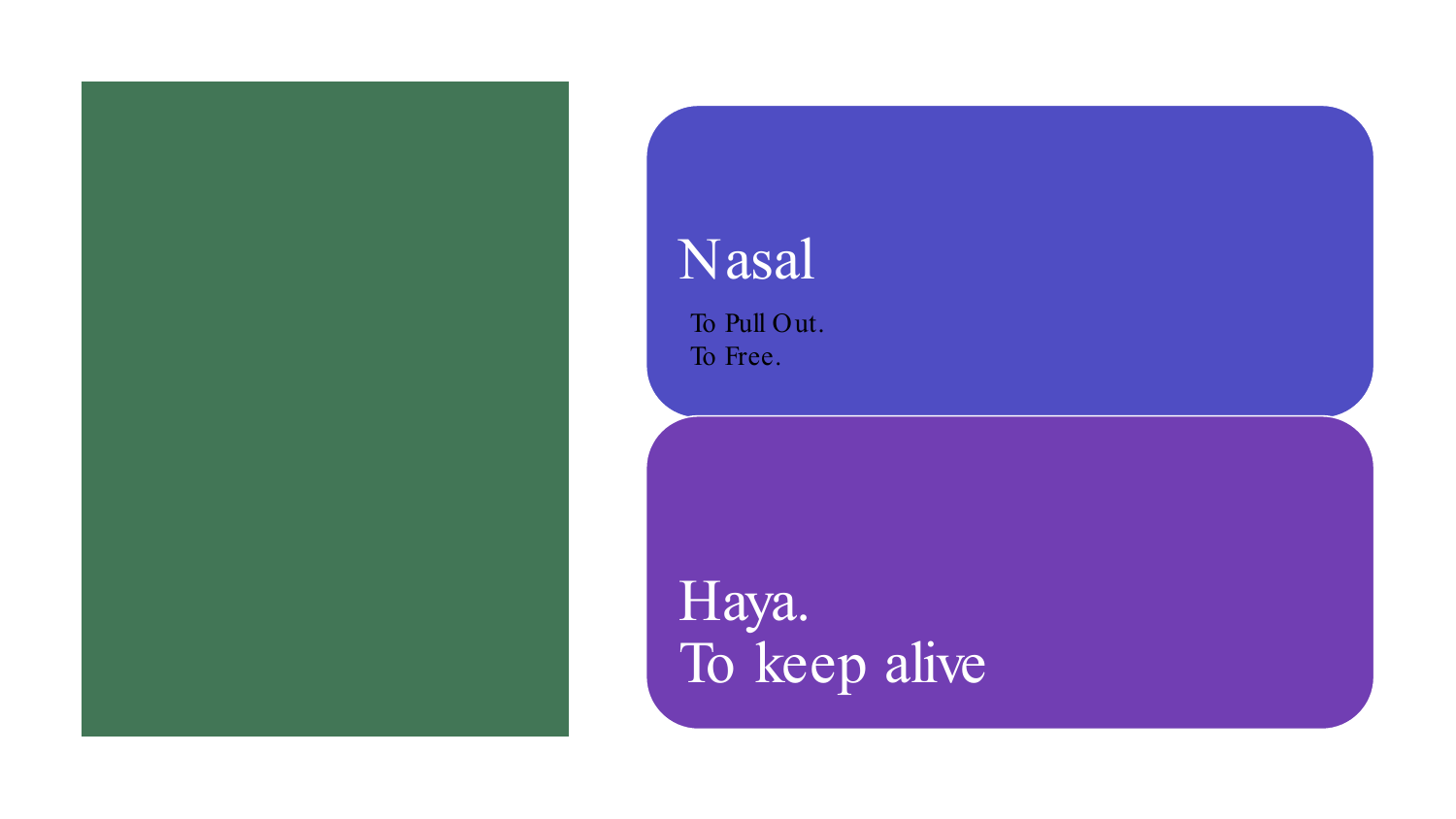Azar. To help. Malat. To escape.

Gaal. To redeem.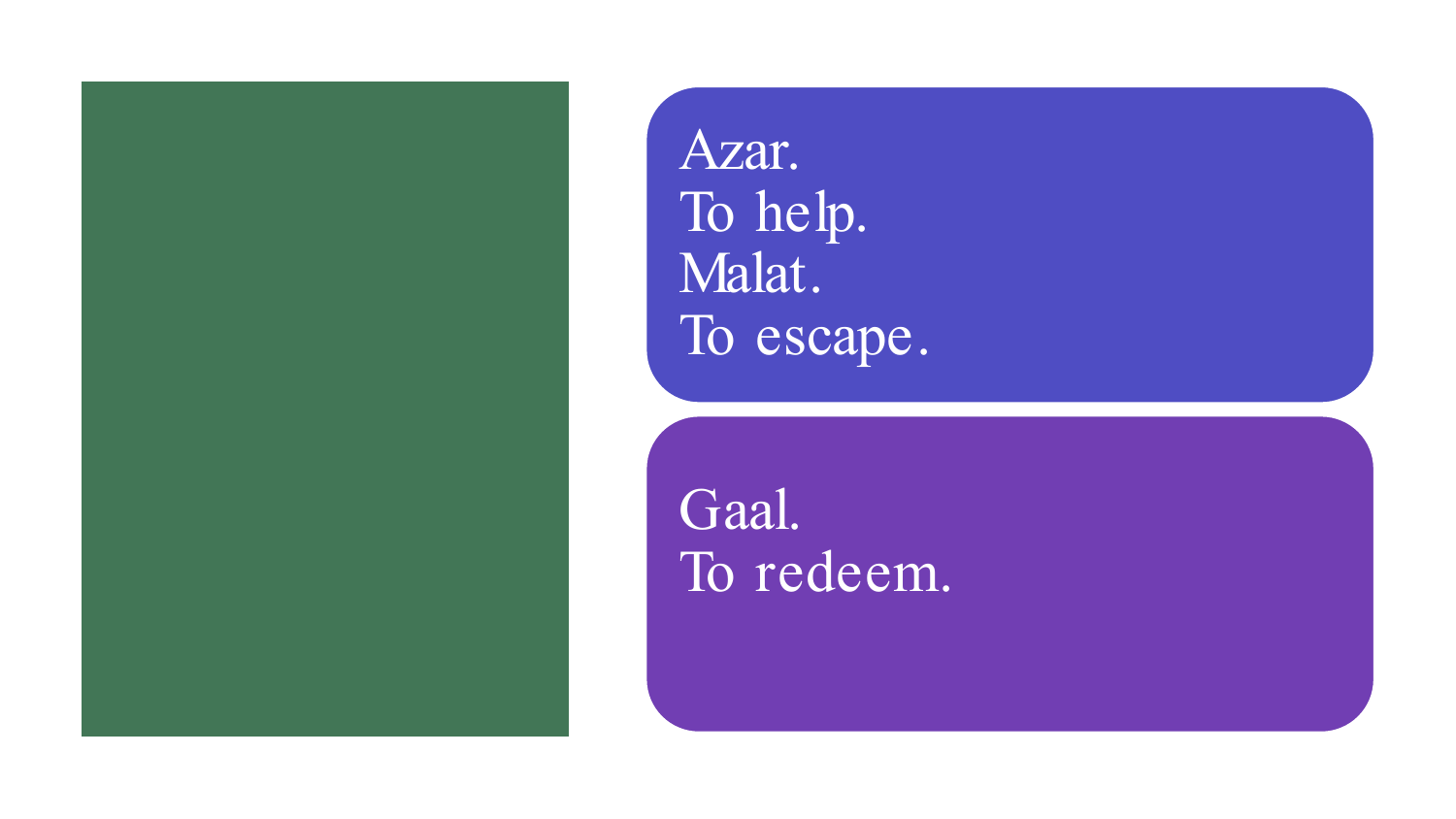• What God wants and what God did to get what he wants.

• Genesis 12:3. 3 And I will bless them that bless thee, and curse him that curseth thee: and in thee shall all families of the earth be blessed.

· Abraham.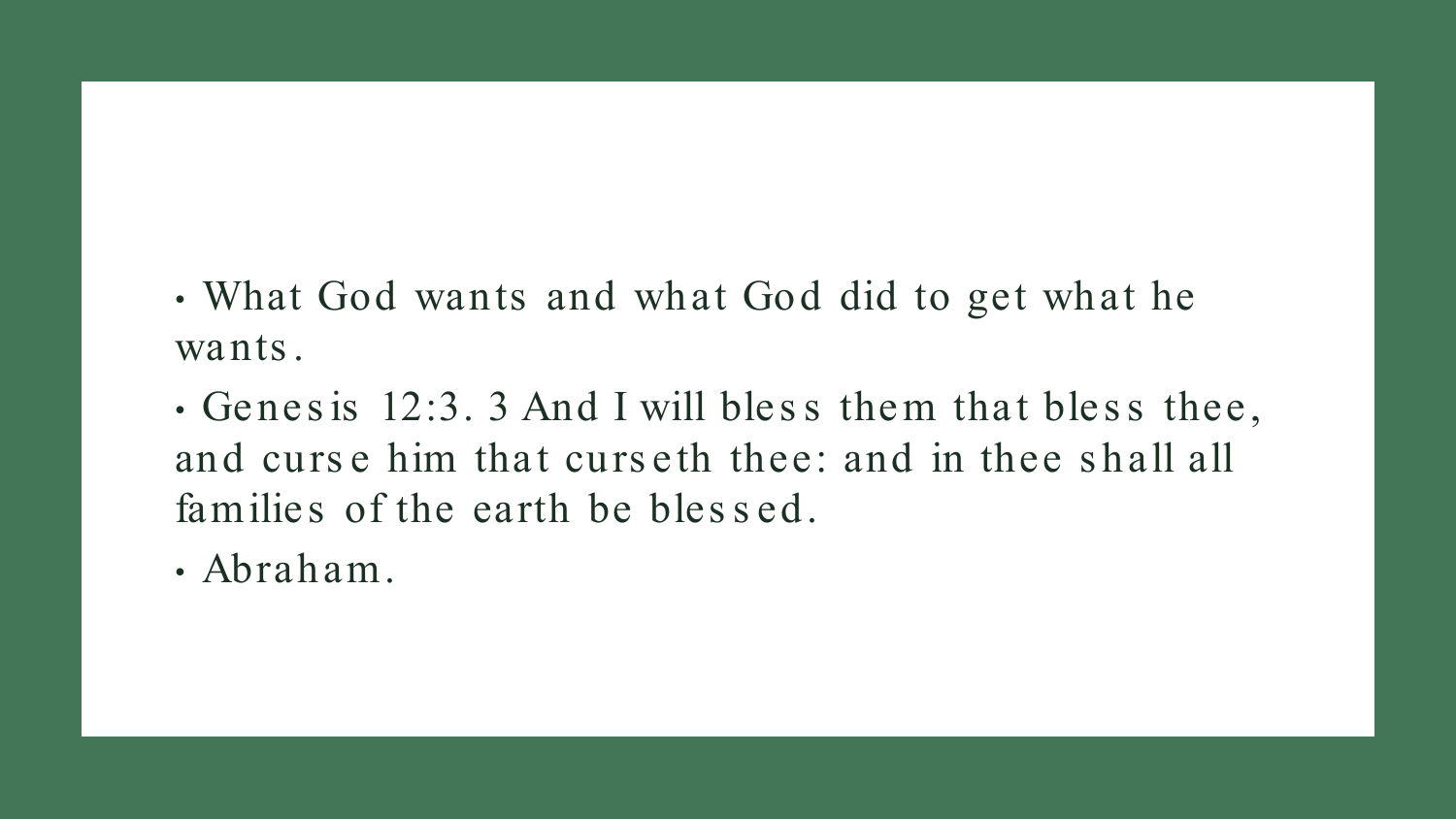# The main call Is faith. To be loyal to God, the one God meaning monotheism.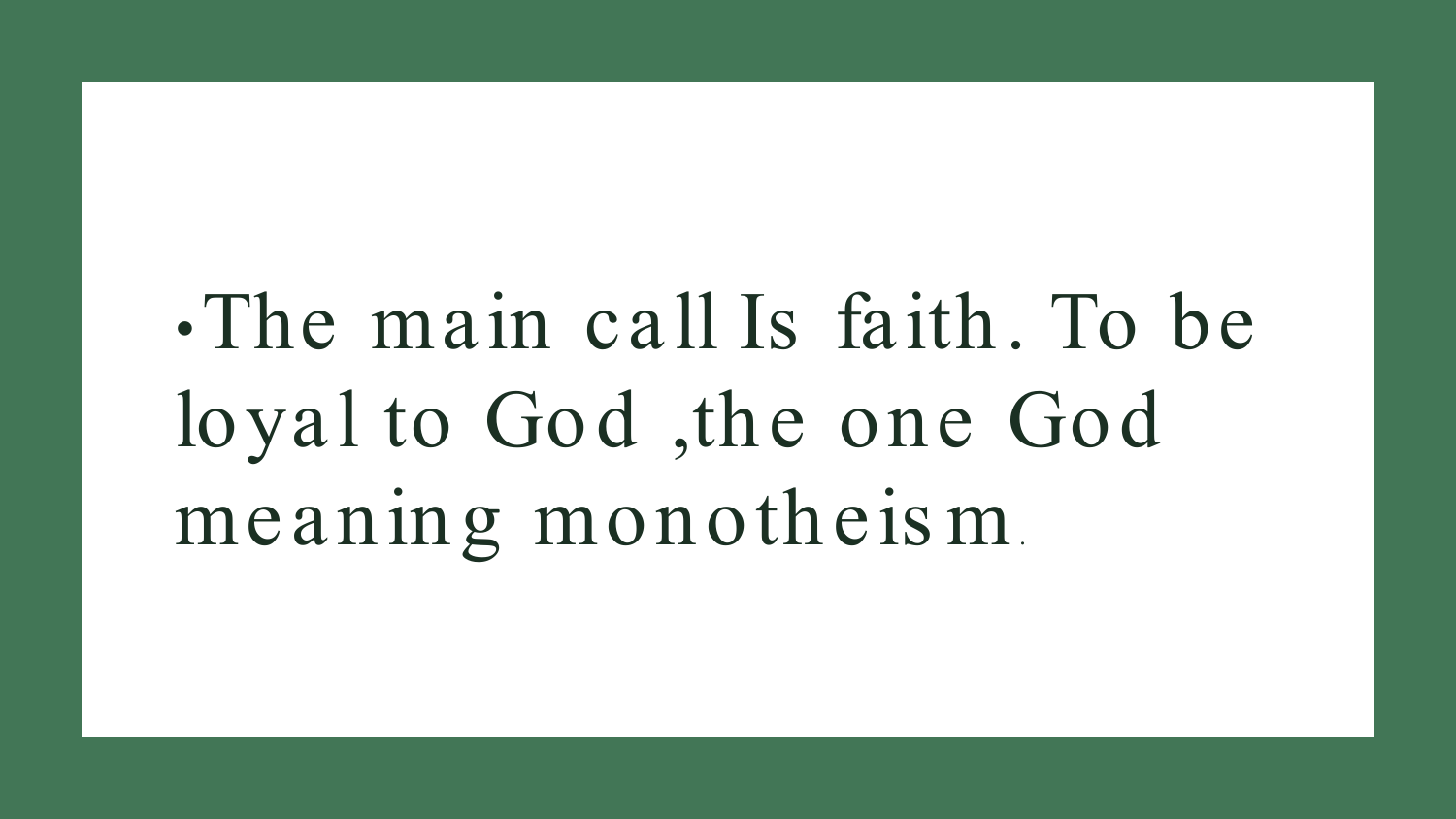• 2. Abraham's family.

• Deuteronomy 6: 4 Hear, O Israel: The LORD our God is one LORD: 5 And thou shalt love the LORD thy God with all thine heart, and with all thy soul, and with all thy might. 6 And thes e words, which I command thee this day, shall be in thine heart: 7 And thou shalt teach them diligently unto thy children, and shalt talk of them when thou sittest in thine house, and when thou walkest by the way, and when thou liest down, and when thou risest up.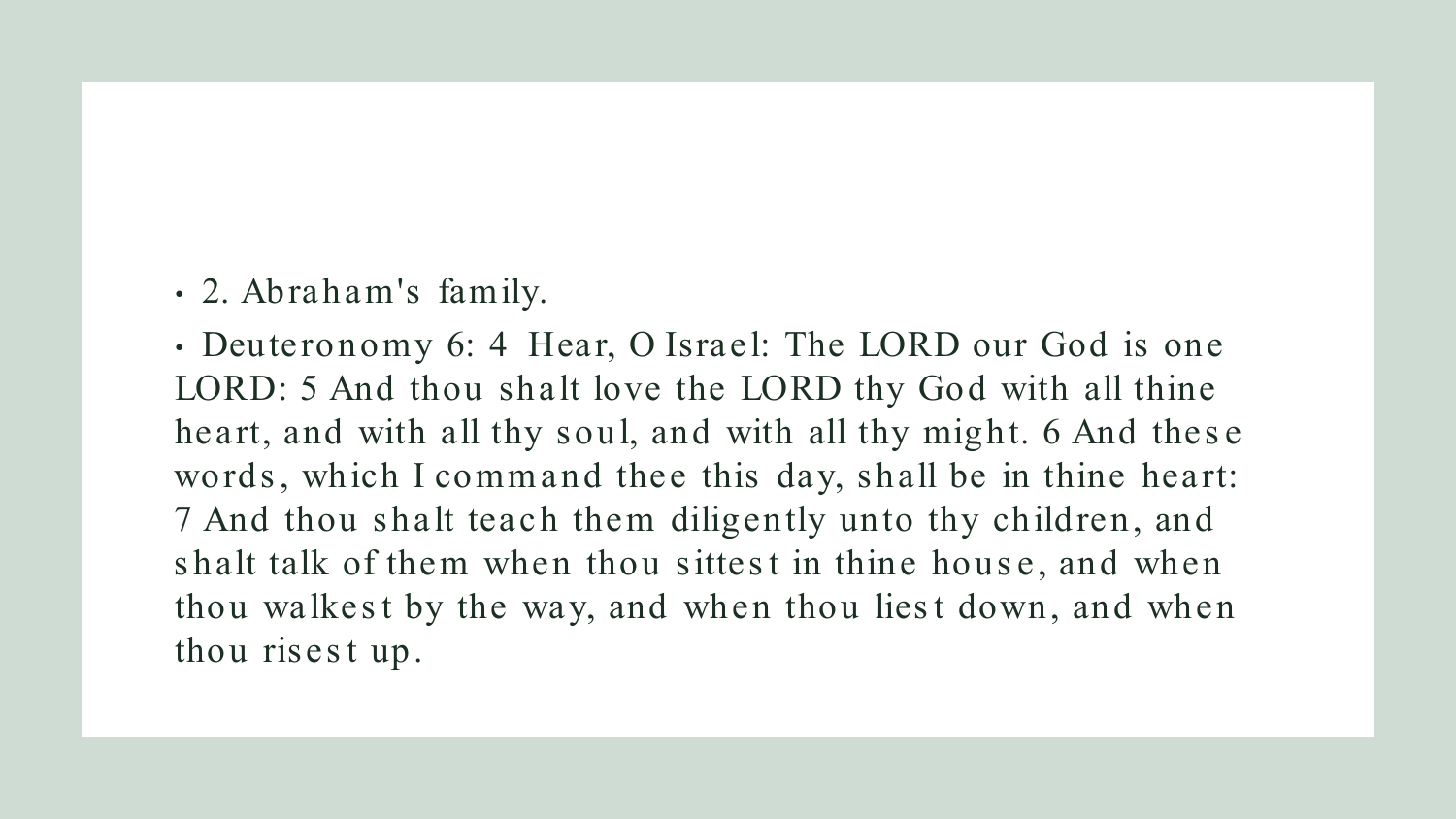6 And the sword shall abide on his cities, And shall consum e his branches, and devour them,

Because of their own counsels.

from 'me: 7 And my people are bent to backsliding

Though they called them to the most High, None at all would exalt him .

The Holy Bible: King James Version, Electronic Edition of the 1900 Authorized Version. (Bellingham, WA: Logos Research Systems, Inc., 2009), Ho 11:6–7.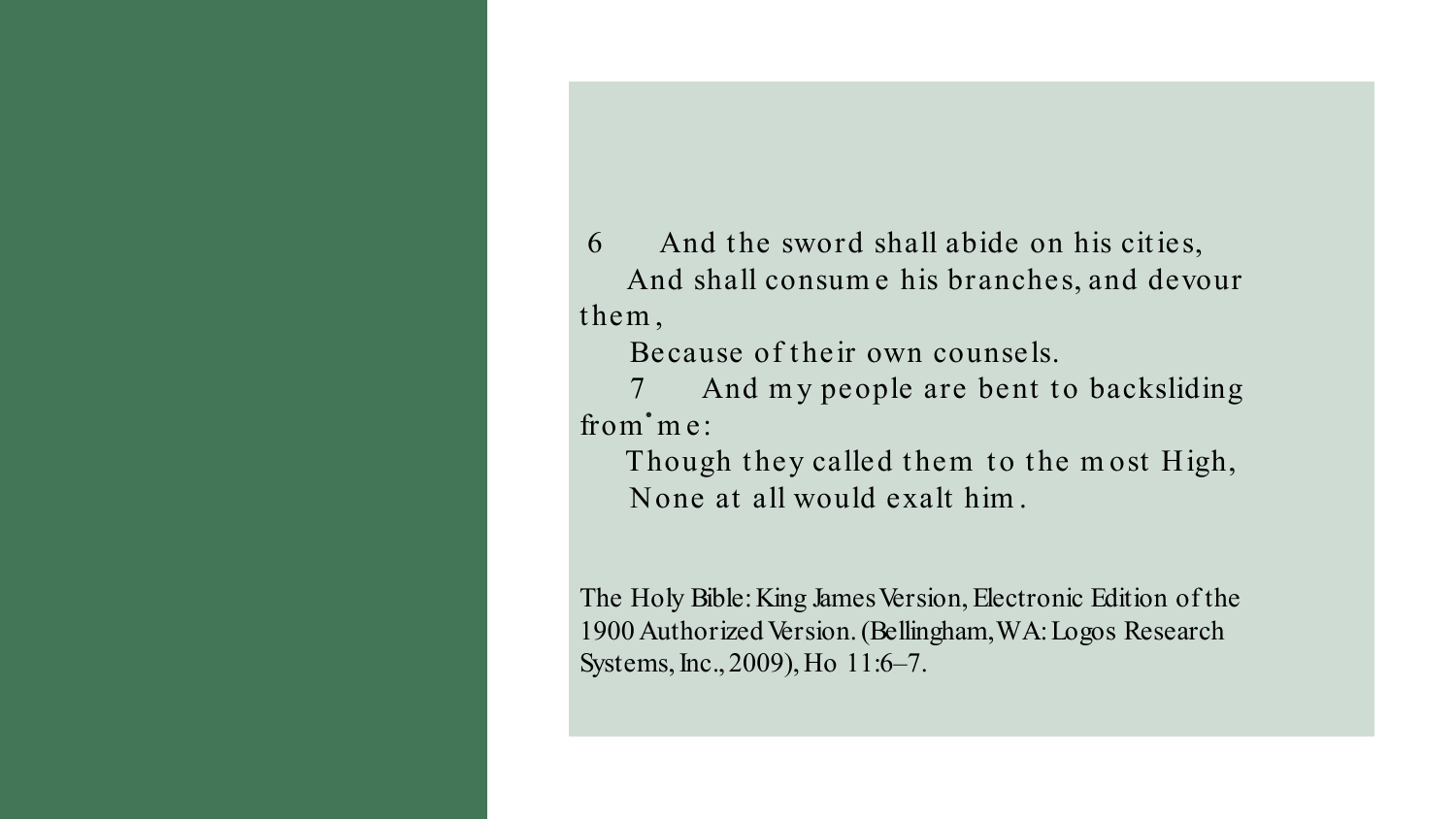31 The sun shall be turned into darkness, and lthe moon into blood,

Before the great and the terrible day of the LORD

• Joel 2 verses 31 through 32.

32 And it shall come to pass, that whosoever shall call on the name of the LORD shall be delivered: For in mount Zion and in Jerusalem shall be deliverance,

As the LORD hath said,

come.

And in the remnant whom the LORD shall call.

The Holy Bible: King James Version, Electronic Edition of the 1900 Authorized Version. (Bellingham, WA: Logos Research Systems, Inc., 2009), Joe 2:31–32.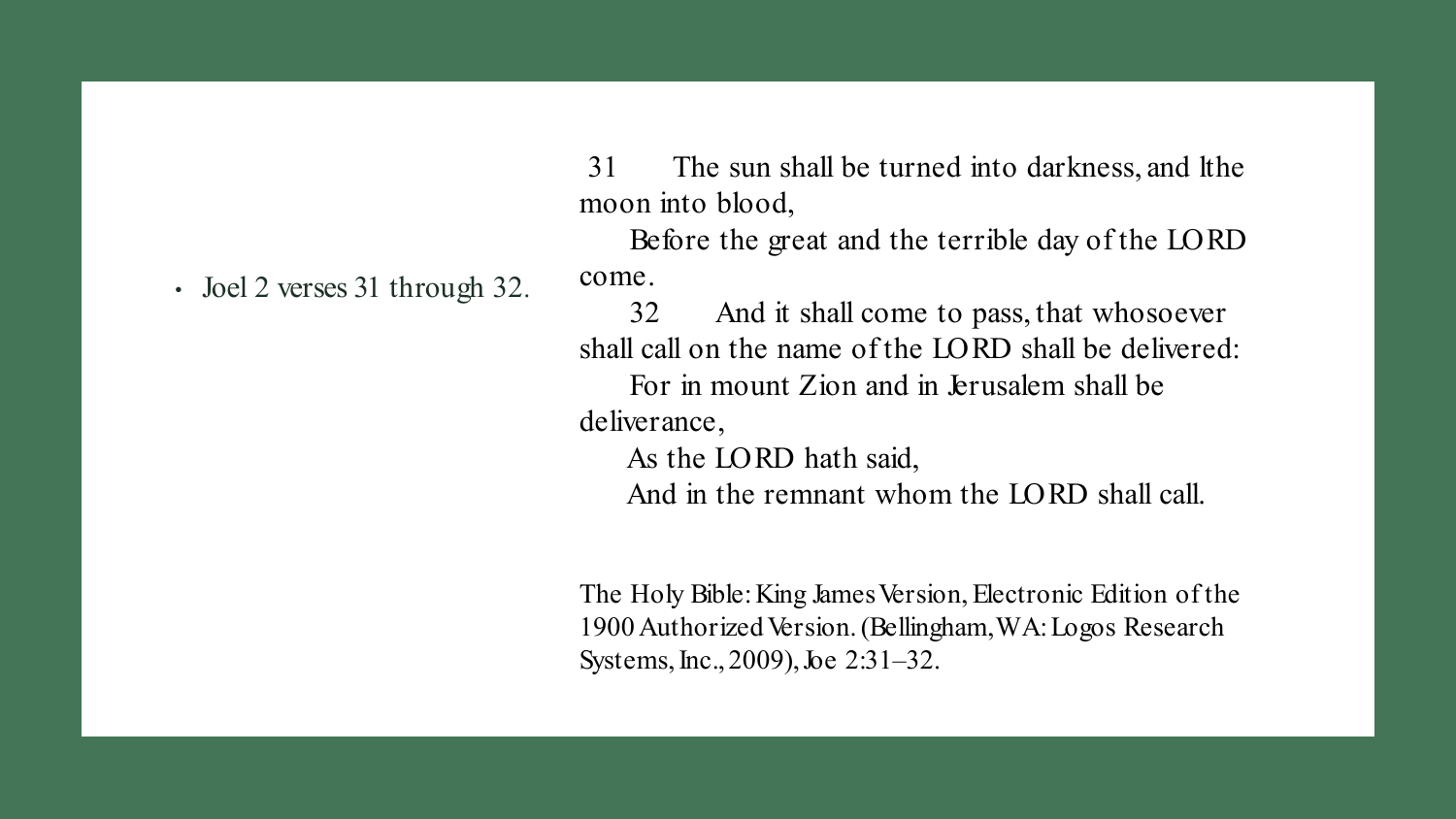• Genes is 15 : 6 And he believed in the LORD; and he counted it to him for righteous nes s . • Hebrew Aman. To be faithful, reliable, dependable, to God.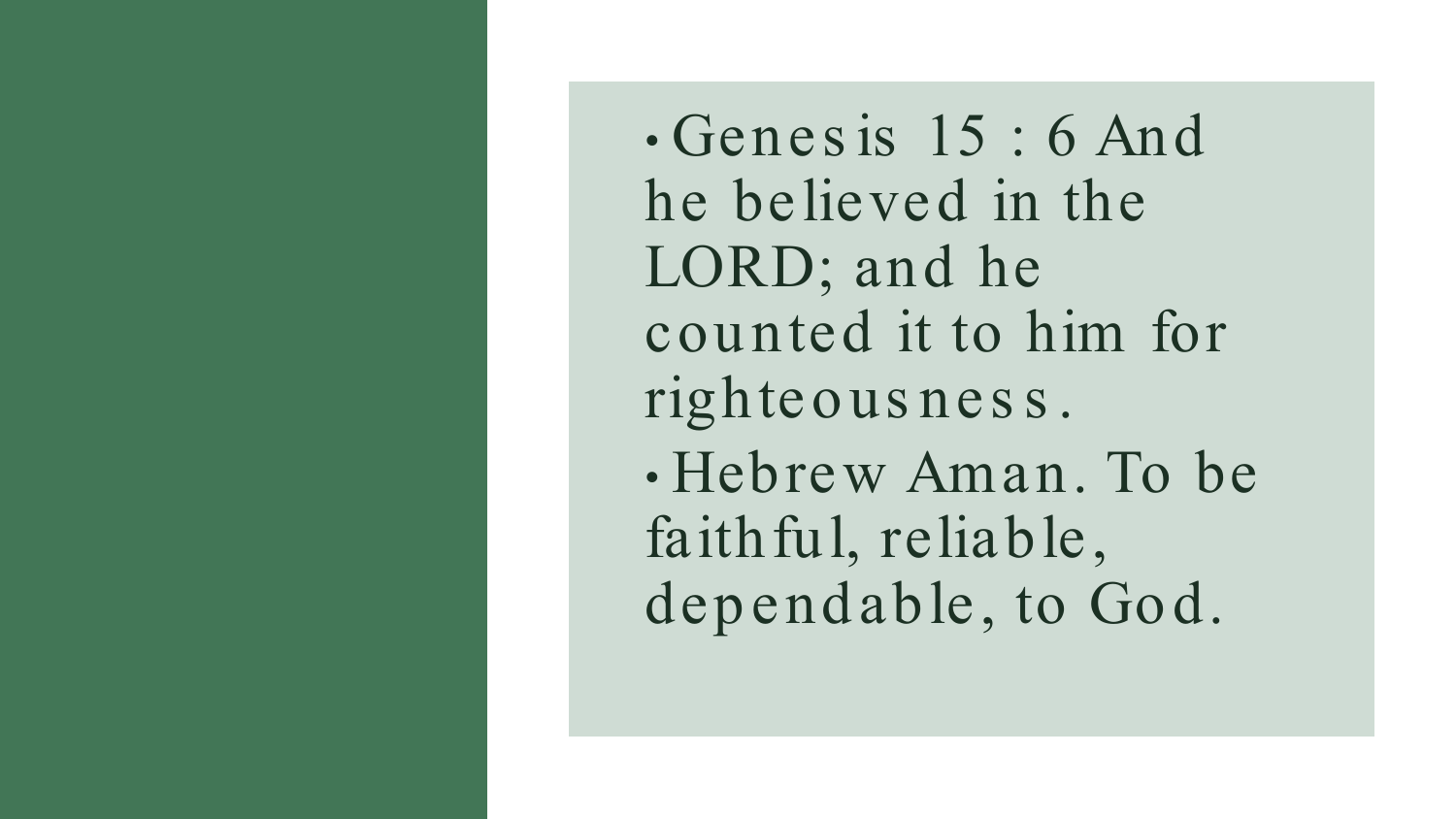# • 4.Faith fails. The flame dies.

- Isaiah 1 21 How is the faithful city
- Amuna.

.

become an harlot! It was full of judgment; righteousness lodged in it; But now murderers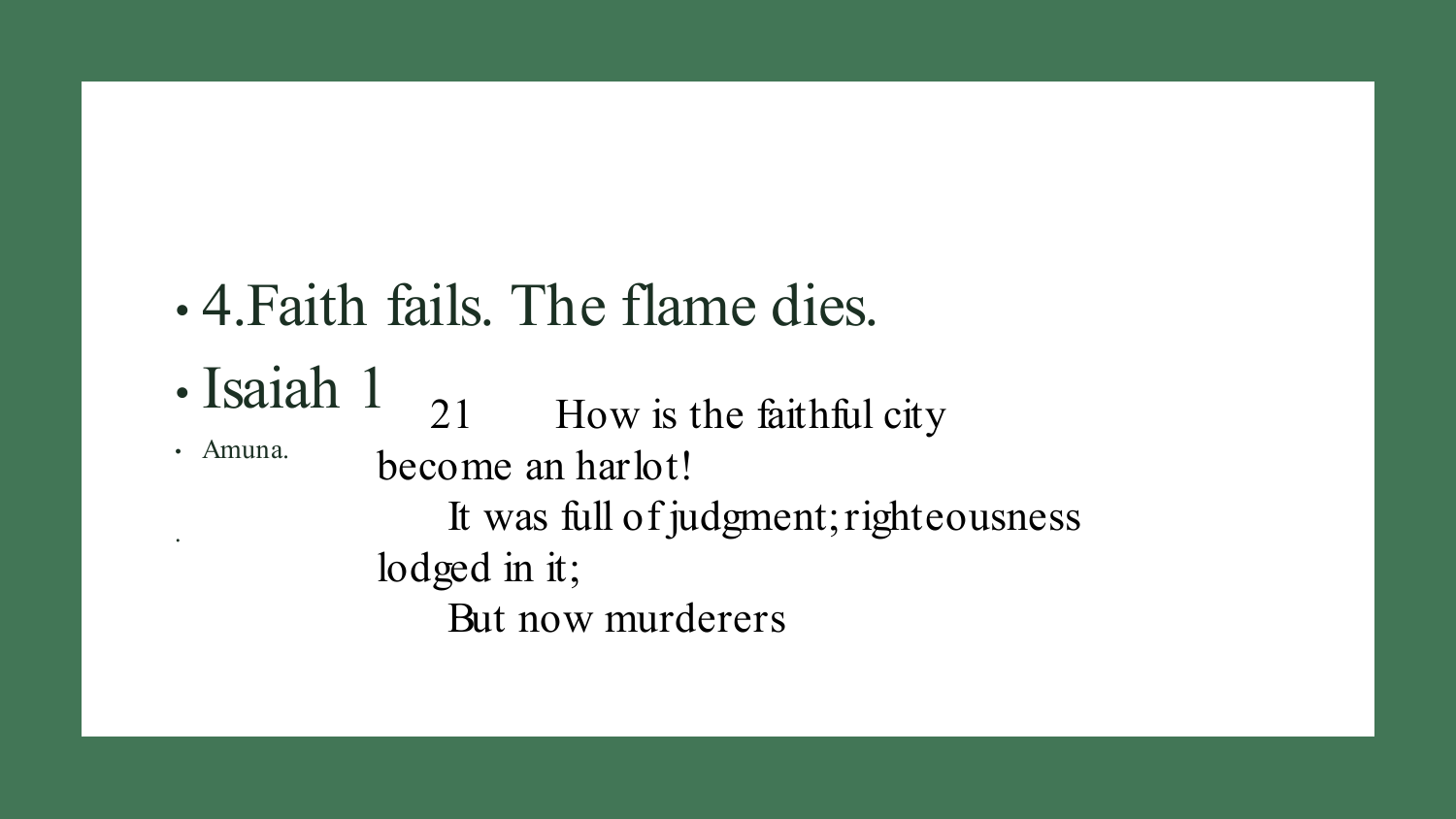### · Hosea 2: 20.20 I will even betroth thee unto me in faithfulness: And thou shalt know the LORD.  $\bullet$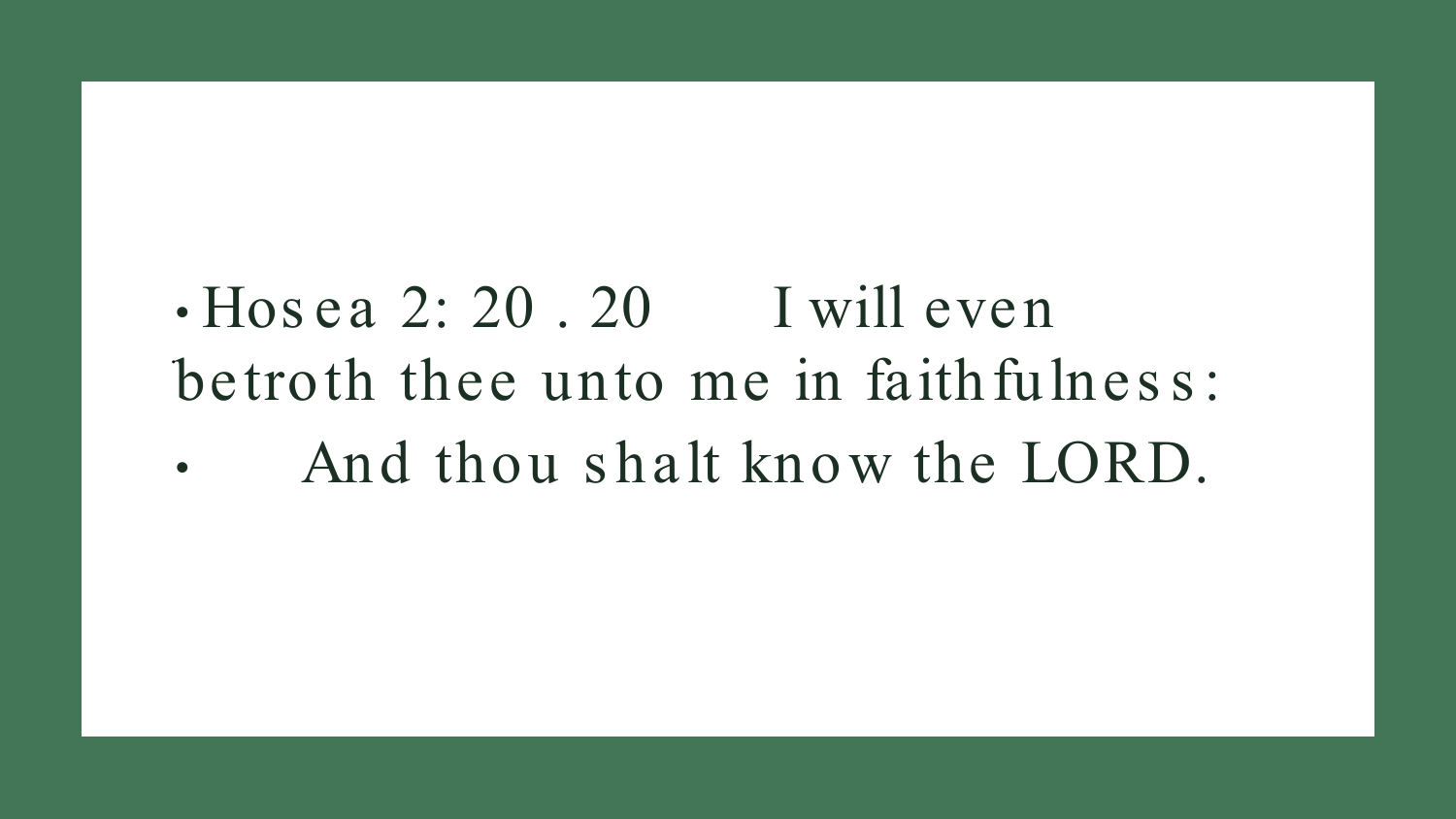$\cdot$ Habakkuk 2:44 Behold, his s oul which is lifted up is not upright in him:

But the just shall live by his faith.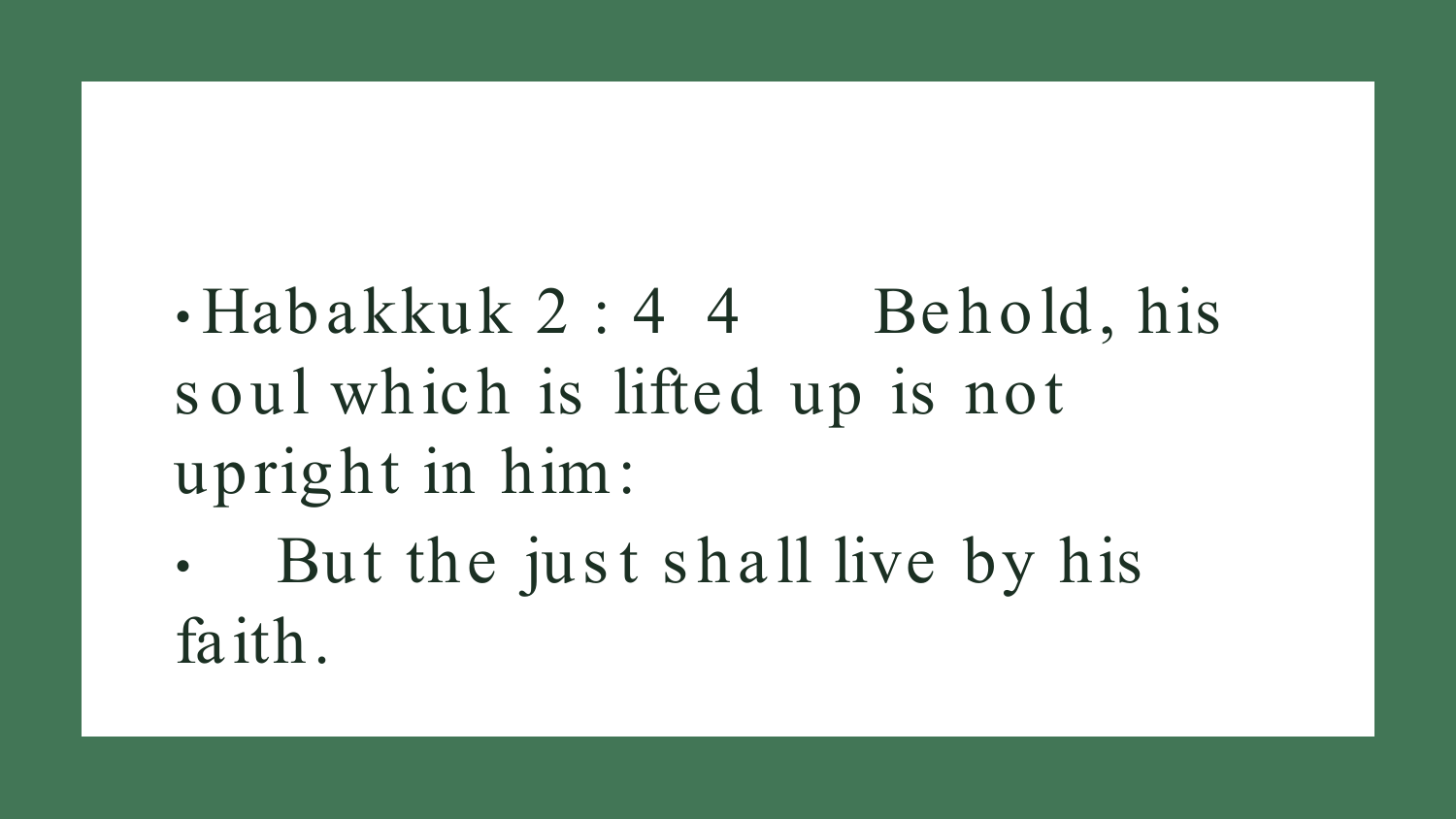15 O LORD God of Israel, thou art righteous: for we rem ain yet escaped, as it is this day: behold, we are before thee in our trespasses: for we cannot stand before thee because of this.

The Holy Bible: King James Version, Electronic Edition of the 1900 Authorized Version. (Bellingham, WA: Logos Research Systems, Inc., 2009), Ezr 9:15.